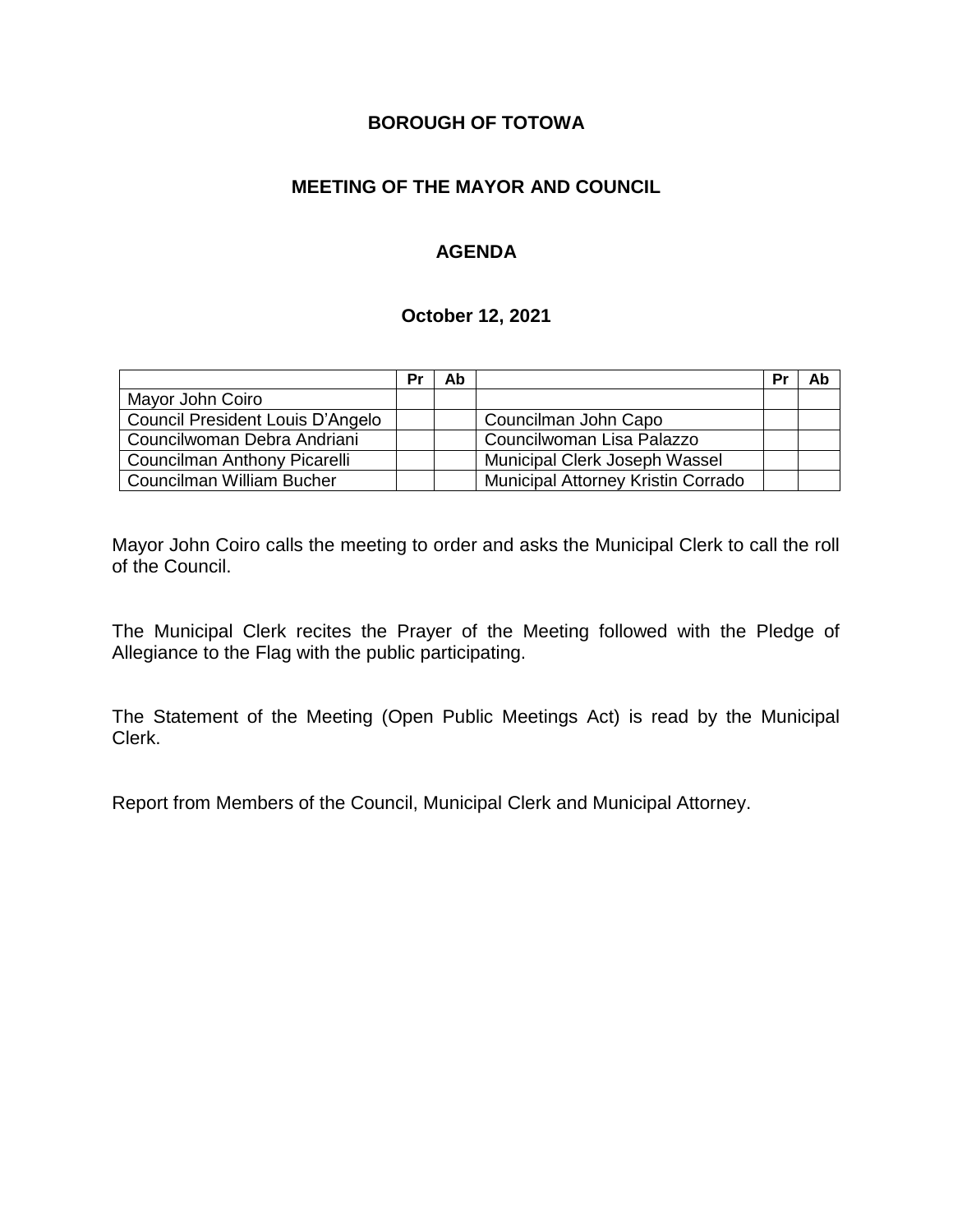Minutes of the Mayor and Council for the meeting of September 28, 2021.

## **COMMITTEE ON FINANCE: PICARELLI, D'ANGELO, CAPO.**

Resolution No. 2021-21 for the payment of bills.

Resolution authorizing the Treasurer to issue refunds to various property owners pursuant to State Tax Court judgments.

Authorize the Borough of Totowa to "opt-in" to the National Opioid Settlement.

Payment of the 4<sup>th</sup> Quarter 2021 Budget Allotment to the Borough of Totowa Public Library in the amount of \$194,321.

### **COMMITTEE ON PUBLIC SAFETY: D'ANGELO, CAPO, BUCHER.**

Recommendation of the Committee to make various promotions in the Borough of Totowa Police Department.

Appointments by the Mayor.

Confirm the promotions.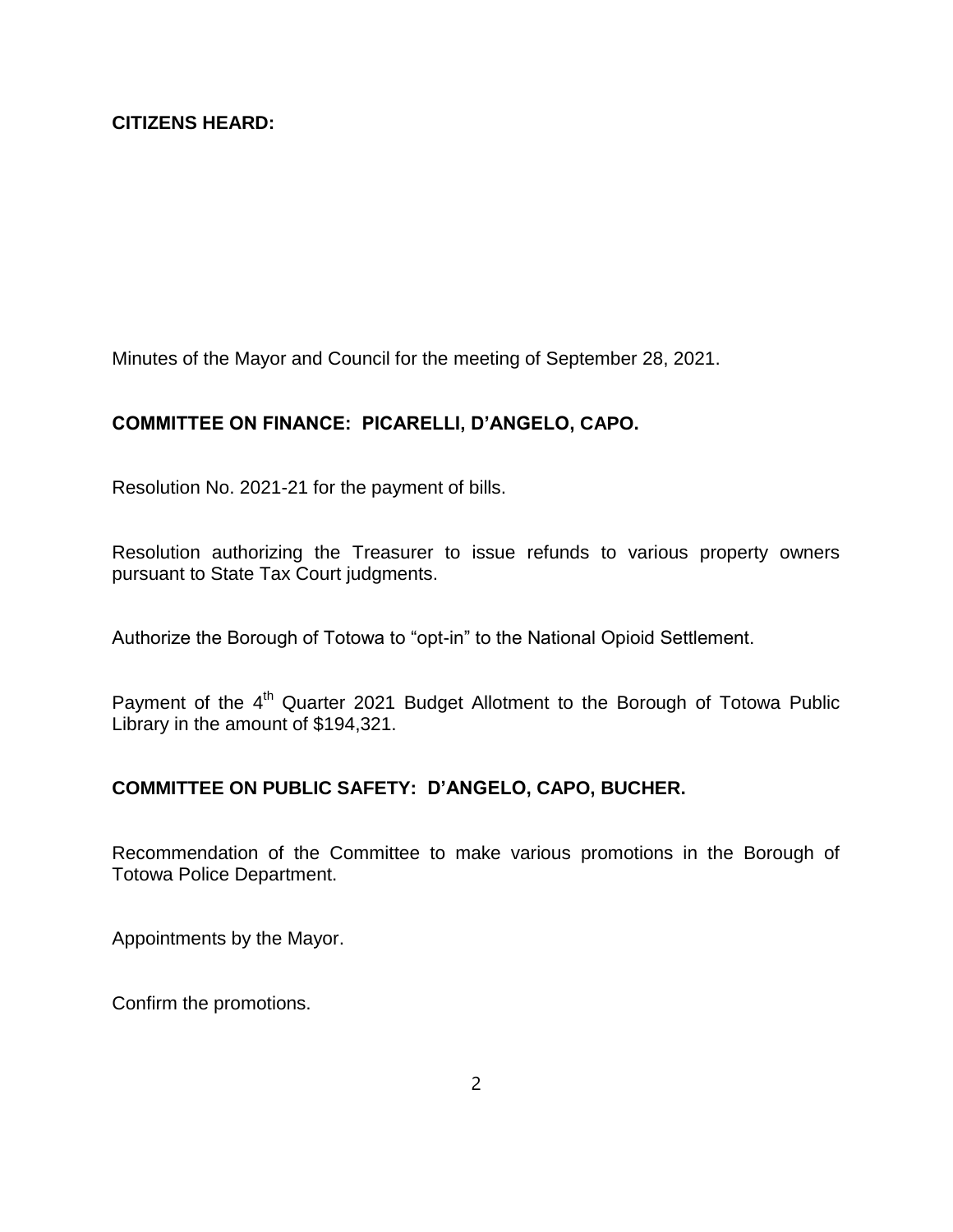Resolution Authorizing The Purchase And Delivery Of Two 2021 Ford Explorer Interceptor SUV's For The Borough Of Totowa Police Department.

Resolution Authorizing The Purchase And Installation Of Lights, Sirens And Radio System For The 2021 Ford F-250 Office Of Emergency Management Truck.

Letter of resignation from Police Dispatcher Chase Schaffer.

Letter from the West Paterson Fire Department Chief thanking Fire Chief Rich Schopperth and the Totowa Fire Department for all their help during and after the flash flooding caused by Tropical Storm Ida.

Letter from Riverview Park Fire Company, Inc. advising that Donald Warnet, Sr. has been nominated as their candidate for Fire Chief.

# **COMMITTEE ON PUBLIC WORKS: BUCHER, PALAZZO, PICARELLI.**

Accept the bids for the 2021 NJDOT Municipal Aid Road Program.

Recommendation of the Engineer and resolution to award the contract to the lowest responsible bidder for the 2021 NJDOT Municipal Aid Road Program.

### **COMMITTEE ON ENG. & PUB. PROPERTY: CAPO, ANDRIANI, D'ANGELO.**

No report.

### **COMMITTEE ON LIAISON & INSPECTION: ANDRIANI, BUCHER, PALAZZO.**

No report.